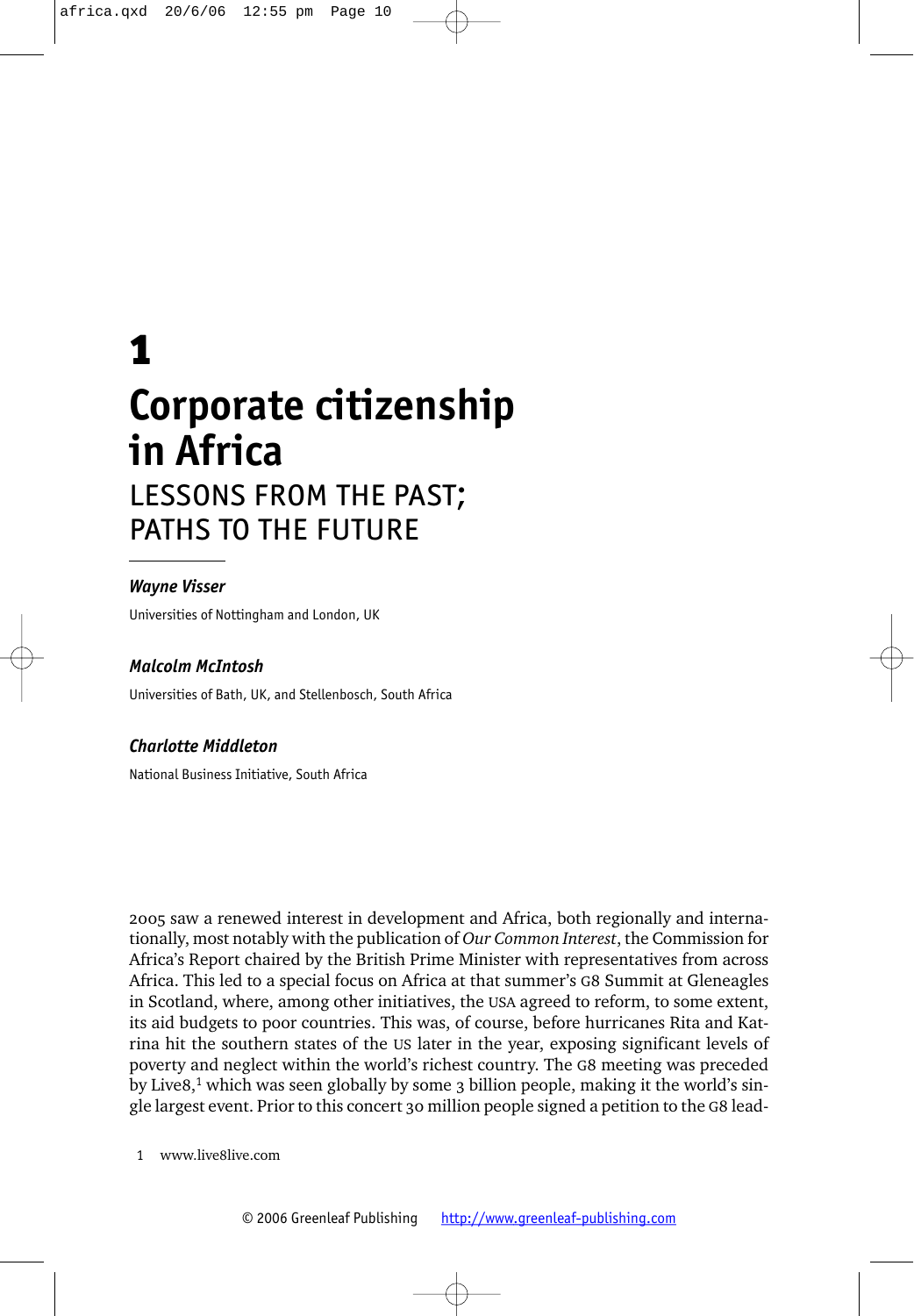ers. As this book goes to press discussions are taking place on reform of the United Nations; one of the issues is how Africa could be better represented on the Security Council and other UN bodies.

Despite this progress, much of the literature on Africa remains problem-focused, seeing Africa either as a moral dilemma for the rest of the world or as good aid money poured down the drain. This attitude is propped up by a plethora of statistics that show how Africa remains a marginal region in global terms: with 12% of the world's population (around 750 million people) in 53 countries, Africa accounts for less than 2% of global gross domestic product (GDP) and foreign direct investment (FDI), and less than 10% of FDI to all developing countries. Of the 81 poorest countries prioritised by the International Development Association, almost half are in Africa. And, even within Africa, there is highly skewed development, with the largest ten economies accounting for 75% of the continent's GDP.

But there is also a growing desire to develop a better understanding of the world's second largest continent and to celebrate the life of its people, literature, poetry, music, sport and social structures. And, despite generally negative press, there has been significant progress on the continent over the past decade. Fifteen countries, including Uganda, Ethiopia and Burkina Faso, have been growing on average more than 5% per year since the mid-1990s. And FDI rose to US\$8.5 billion in 2004, up from US\$7.8 billion the previous year. At the same time, Africa's new generation of leaders, through initiatives such as the New Partnership for Africa's Development (NEPAD), the African Union and the East African Community, are taking responsibility for development.

Higher quantity and quality of scholarly research is obviously needed, but so too is a change in media perceptions outside Africa so that its richness is reflected on television screens around the world. *Our Common Interest* pointed out that Africa is different, that Africa's development must follow a different path because of its history. For instance a snapshot of Africa in 2005 tells us that:

- Most people in Africa have never received or made a telephone call, but now 75% of all telephones are mobile phones
- Nine out of ten Africans are proud to be African (whereas less than four out of ten British people are proud to be British)
- Railway lines in Africa tended to be built to bring raw materials to ports for export to Europe, rather than connecting centres of populations as elsewhere in the world
- The boundaries of many countries were set by European colonial powers with little regard for geography, local communities or resource distribution
- Agriculture in many African countries is still determined by exports to the rest of the world, often in commodities such as coffee, sugar and cocoa, which have volatile prices
- The largest growth in trade in the last five years has not been inter-African, or to North America, or to Europe, or to Japan, but to China
- Banks outside Africa hold some US\$80 billion in assets stolen from Africans by their leaders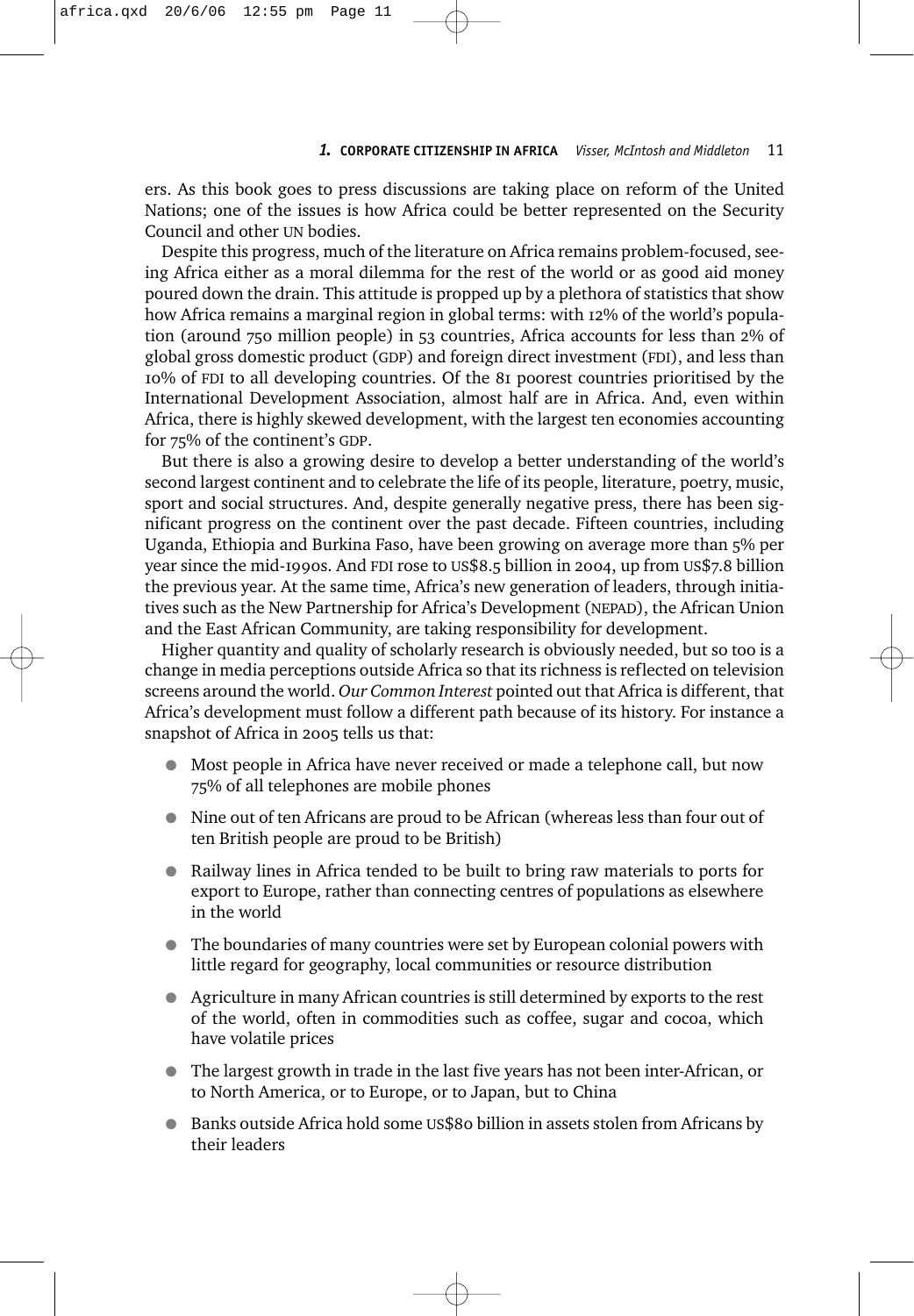#### 12 corporate citizenship in africa

- For every US\$2 Africa receives in aid it pays US\$1 in debt repayments
- Estimates suggest that, if Africa could gain an additional 1% of the global trade, it would earn US\$70 billion more in exports each year—more than three times what the region currently receives in international assistance
- Every European cow is subsidised by US\$2 a day—the equivalent of the daily income of half the population of Africa
- One million South Africans live in the UK
- There are more African scientists and engineers working in the US than in the whole of Africa
- Trade with the world has fallen from 6% in 1980 to 2% in 2005

Business has been central to Africa's development for centuries, and there are questions that must be asked of its role, both past and present, if we are to understand where to go next. This book and its stories are a contribution to understanding the role of business in Africa, specifically in relationship to the role that business has and hasn't played in Africa's under-development.

The track record of big business in Africa is mixed at best. There is certainly no shortage of examples of specific corporate complicity in political corruption, environmental destruction, labour exploitation and social disruption, stretching back more than 100 years. Equally, however, there is voluminous evidence of the benefits of business generally, bringing capital investment, job creation, skills transfer, infrastructure development, knowledge sharing and social responsibility programmes to countries throughout Africa.

Despite this polarisation of the debate, there is general agreement that the private sector remains well placed to make a significant positive contribution towards improving social, economic and environmental conditions in Africa. Recognition of this role is especially evident in the recent spate of publications on business's potential to impact on development and poverty alleviation. These envisaged corporate contributions are most often discussed in terms of corporate citizenship or corporate social responsibility (CSR). Hence, corporate citizenship is enmeshed in the debate about Africa's future. Arguably, Africa is the continent where the social needs are greatest and where the benefits of economic globalisation have been least felt.

What makes corporate citizenship in Africa not only fascinating, but also of critical importance, is that the continent embodies many of the most vexing dilemmas that business faces in its attempt to be responsible, ethical and sustainable: When do local cultural traditions take precedence over global standards and policies? How far do companies' responsibilities extend in providing public services? When does involvement in local governance become an unhealthy intrusion into the political process? How can business avoid creating a culture of entitlement and dependency through its charitable activities? Do global companies have a right to impose Western ideas of ethics on African societies that have their own, often different, sets of values (a question that Rajak's chapter in this book contemplates)?

The essence of these debates is in the question: Corporate citizenship or CSR according to what (or whose) definition? And is it a definition that is relevant to the African context? For example, Visser (2006) argues that the relative priorities of CSR in Africa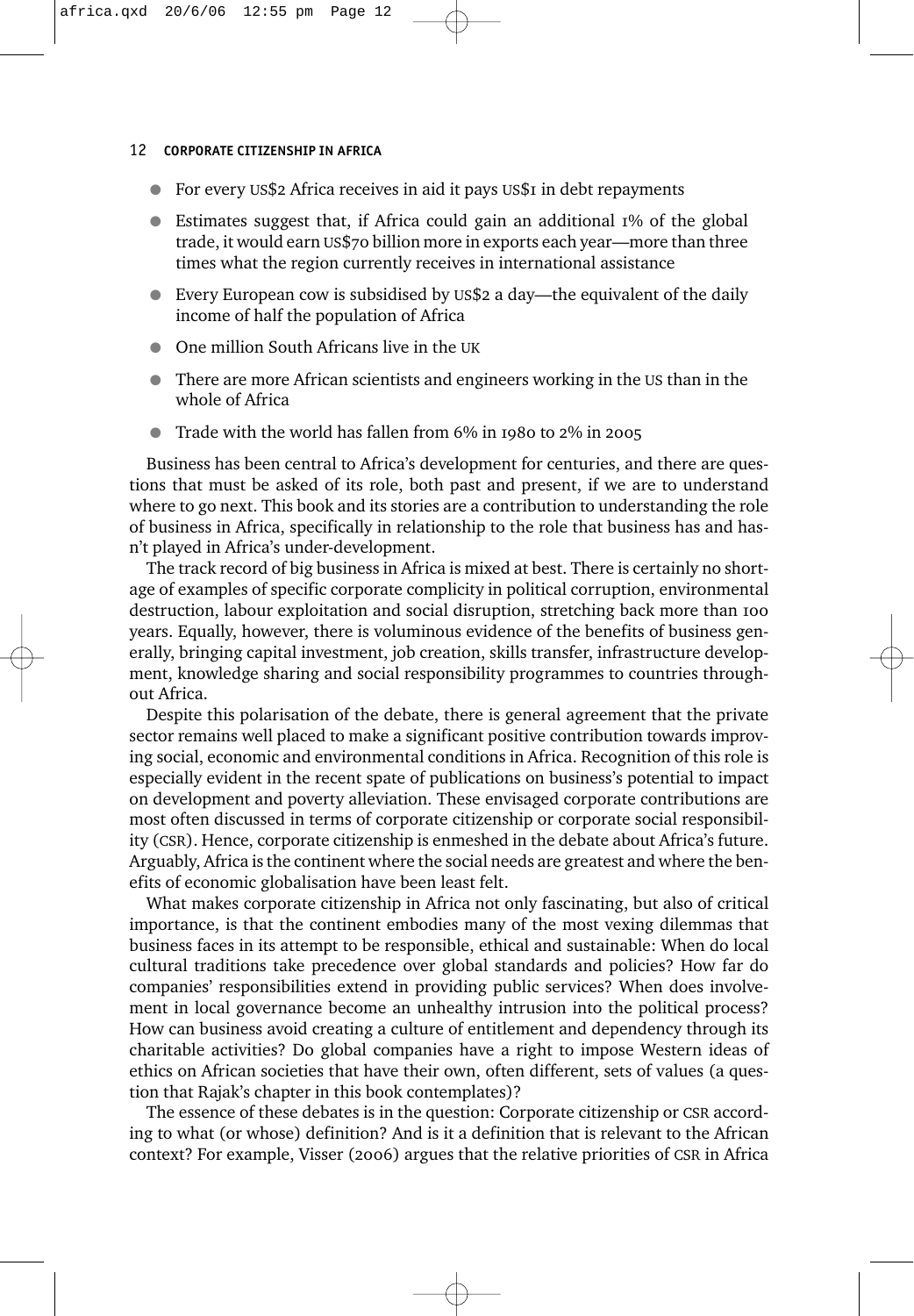are different from the classic, American ordering suggested by Carroll's (1991) widely accepted four-part CSR pyramid, where economic, legal, ethical and philanthropic responsibilities are assigned decreasing importance, respectively. If we accept Carroll's model for the moment, then in Africa, economic responsibilities still get the most emphasis, but philanthropy is often given second highest priority, followed by legal and then ethical responsibilities by corporations.

However, there is a strong case to suggest that Carroll's model itself is inadequate for describing the complexities and dynamics of corporate citizenship. If this is true elsewhere in the world, it is even more so in Africa where conflicts and contradictions tend to be the norm, rather than the exception: how to reconcile job creation and environmental protection, short-term profitability and Aids treatment costs, oppressive regimes and transparent governance, economic empowerment and social investment?

The limitations of the Carroll pyramid can also be illustrated by the ambiguity of classifying corporate activities into his four layers. For example, would Aids treatment be regarded as primarily an economic responsibility (given the medium- to long-term effects on the workforce and economy), or is it ethical (because Aids sufferers have basic human rights), or is it philanthropic (after all, it is a public health issue, not an occupational disease)?

De Jongh and Prinsloo (2005) concur, emphasising that the challenges facing corporate citizenship in Africa involve messy, 'on the edge of chaos' scenarios. Hence, rather than tinkering with Carroll's pyramid, perhaps we should be looking for alternatives that better describe the reality of corporate citizenship? Indeed, in attempting to understand the citizenship practices of a multinational mining company in Africa, Hamann *et al*. (2005) find complexity theory to be a much more useful model than Carroll's CSR pyramid. In addition to complexity theory (McIntosh 2003), other refreshing perspectives that hold promise for providing a better understanding of corporate citizenship in Africa include holism (Visser 1995; Visser and Sunter 2002), chaos theory (De Jongh and Prinsloo 2005) and spiral dynamics (Beck and Cowan 1996; Van Marrewijk and Werre 2002).

Encouragingly, Africa's academia is beginning to respond. In 2003 the Sustainability Institute at Stellenbosch University offered a week's course on corporate citizenship as part of an MPhil in Sustainable Development which is also open to the general public.<sup>2</sup> Also in 2003, the University of South Africa established its Corporate Citizenship Unit, and in July 2005 held the first academic conference on corporate responsibility on the continent attracting scholars from across Africa.<sup>3</sup> Shortly afterwards *The Journal of Corporate Citizenship* produced a special issue on Corporate Citizenship in Africa.<sup>4</sup>

This book is a further contribution to the evolving academic voice on corporate citizenship in Africa. The chapters have been broadly grouped by theme, beginning with the Introduction and overview, followed by sections on *Leadership and governance*,

- 2 www.sustainabilityinstitute.net
- 3 *1st Southern African Corporate Citizenship Symposium: Priorities for Research and Teaching on Business and Sustainable Development*, Unisa Graduate School of Business Leadership, Midrand, South Africa, 21–22 July 2005.
- 4 *Journal of Corporate Citizenship*, Issue 18 (Summer 2005), Special Issue on Corporate Citizenship in Africa, edited by Wayne Visser (International Centre for Corporate Social Responsibility, UK), Charlotte Middleton (National Business Initiative, South Africa) and Malcolm McIntosh (Universities of Bath, UK, and Stellenbosch, South Africa).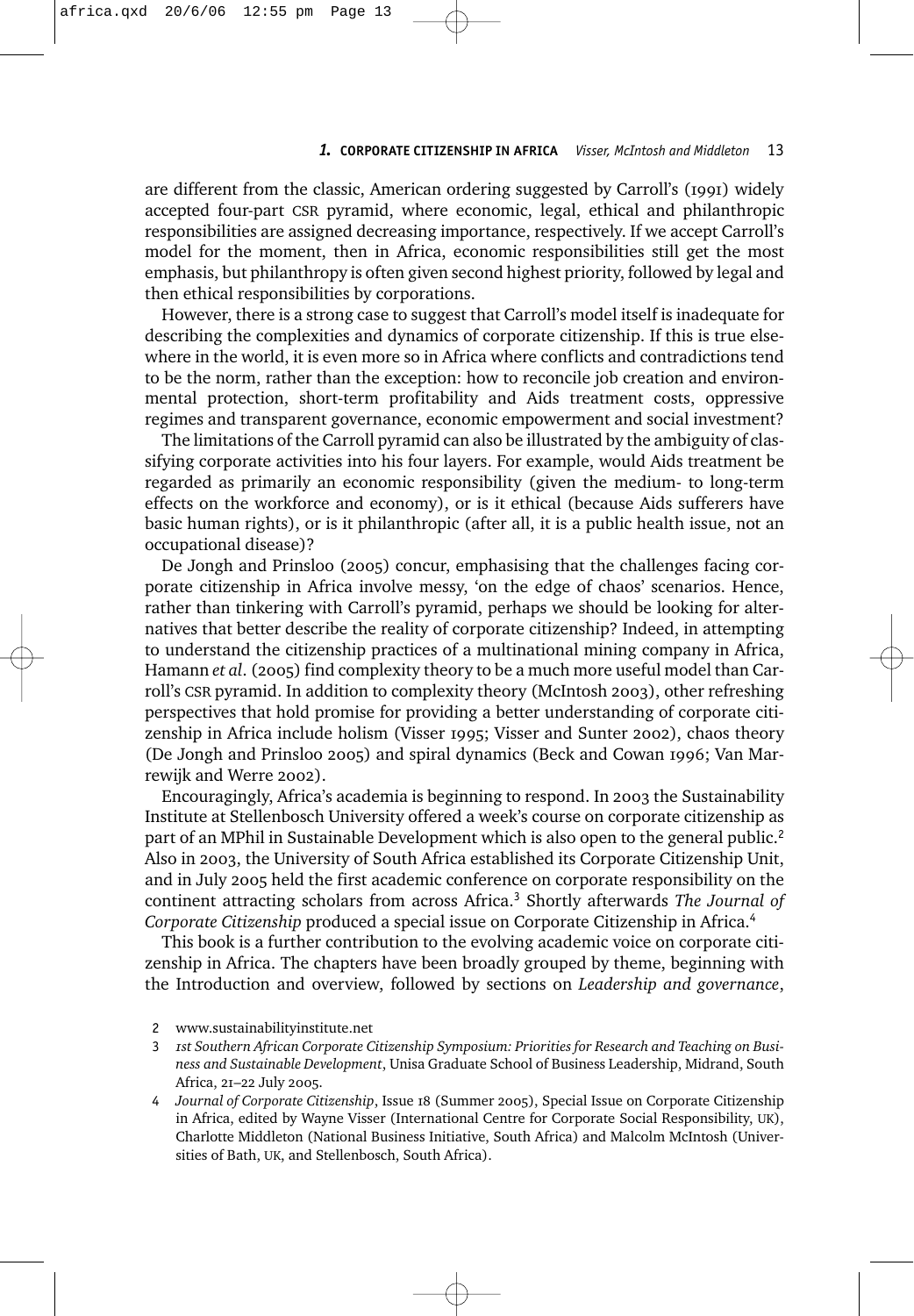#### 14 corporate citizenship in africa

*Community and environment*, *Health and HIV/Aids*, *Industries and sectors*, *Supply chain and SMEs* (small and medium-sized enterprises) and, finally, *Globalisation and conclusion*.

Visser's chapter ('Research on corporate citizenship in Africa: a ten-year review [1995–2005]') sets the scene by providing a brief analysis of corporate citizenship research focused on Africa over the past ten years. He concludes that the volume of published research is still extremely low, most papers focus on business ethics and the coverage is almost exclusively on South Africa. Hence, there is great scope for expanding the amount of research on corporate citizenship in Africa, as well as improving the diversity of its content and its geographic reach.

The *Leadership and governance* section brings together four excellent chapter about the importance of strategic and top-management commitment for embedding corporate citizenship. Lynham, Taylor, Dooley and Naidoo ('Corporate leadership for economic, social and political change: lessons from South Africa') tell the story of the remarkably progressive actions of a few business leaders in helping to bring about South Africa's transformation to democracy. The chapter discusses the implications of this somewhat atypical business behaviour in terms of models of leadership and the role of business in furthering sociopolitical goals.

Hansen and Ryan ('Follow the rising polestar: an examination of the structures governing corporate citizens in South Africa') look for leadership in a more institutional sense, using the notion of a polestar as the central guiding principle that informs different kinds of governance structure. This chapter explores two polestars—the shareholder polestar and the stakeholder polestar—and argues that South Africa has moved from the former to the latter, which is a more appropriate approach in the African context.

Wanyama, Burton and Helliar ('Corporate governance and accountability in Uganda: a stakeholder perspective') offer another national perspective, examining the extent to which stakeholders in Uganda perceive the country's present corporate governance framework to be effective in providing confidence about the business sector. The research study concludes that, although progress has been made, gaps in accountability and perceptions of corruption still hamper attempts to develop stronger corporate governance mechanisms.

Finally, in this section, Snyckers ('Evading corporate social responsibility through tax avoidance') raises the often ignored dilemma of companies pursuing conflicting strategic goals: in this case, trying to minimise tax payment on the one hand and claiming to be good corporate citizens on the other. The chapter argues that tax compliance by companies in Africa should be central to any discussion and practice of corporate social responsibility and presents a way in which to conceptualise and justify this relationship.

The next section, on *Community and environment*, presents three chapters that emphasise the social and ecological dilemmas often faced by business in Africa. Egels-Zandén and Kallifatides ('The corporate social performance dilemma: organising for goal duality in low-income African markets') use the case study of a rural electrification project by ABB in Tanzania in order to illustrate the corporate social performance dilemma faced by many multinationals in Africa: namely, how to simultaneously achieve stakeholder legitimacy and economic growth. The chapter finds the dilemma is dealt with in practice by a partial decoupling of the project's structural and output social performances.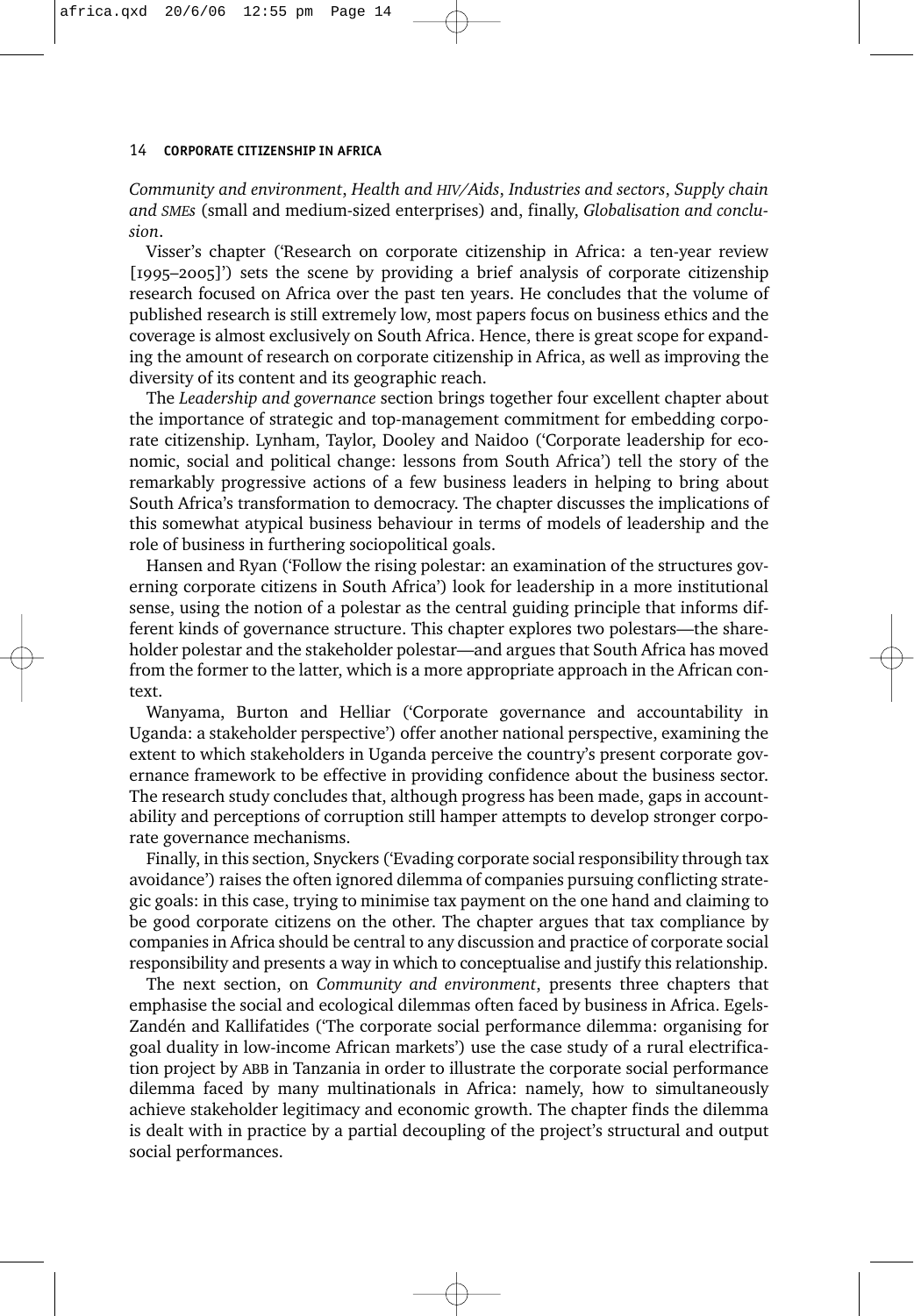Hayes ('Grounding African corporate responsibility: moving the environment up the agenda') finds that, in Africa, the environment gets a relatively low priority when compared with corporate responsibility agendas in Europe and North America. The chapter builds a strong case for why the environment is an essential ingredient of corporate responsibility within a developing-country context and highlights various institutions and mechanisms that can play a role in moving environment up the African agenda.

Stiles, with Pierre Chantraine ('Voluntary initiatives and the path to corporate citizenship: struggles at the energy–environment interface in South Africa'), adds an industry-sector dimension to the environmental management debate, looking at voluntary initiatives in the context of energy and environment. The chapter finds that a recent initiative, which involves a voluntary accord on energy efficiency, provides the best available example of the historical antipathies between government and business, and between business and the environmental community.

In the section on *Health and HIV/Aids*, all three chapters adopt a case-study approach to illustrate the extent to which progress has been made (or not, as the case may be) in this critical area of corporate citizenship. Kilbourne and Porter ('The ethical governance of health: a case study of worker health in Kenyan floriculture') present a stakeholder survey on the ways in which worker health and well-being are interpreted and prioritised in the supply chain. The chapter concludes that worker health and welfare standards are not sufficiently governed or sustainable when applying transnational ethical standards without brokering a multi-sectoral approach that includes a local context of support.

Hartwig, Rosenberg and Merson ('Corporate citizenship, Aids and Africa: lessons from Bristol-Myers Squibb Company's Secure the Future') use the conceptual framework of corporate citizenship to evaluate the performance of a US\$100 million project in the pharmaceutical industry aimed at finding sustainable solutions for women, children and communities affected by the HIV/Aids epidemic in Southern Africa. The chapter finds that early and continued stakeholder consultation with government officials and other local stakeholders, and transparency of goals and processes, are among the critical success factors.

Peterson and Shaw ('De Beers: managing HIV/Aids in the workplace and beyond') look at the HIV/Aids challenge from the perspective of a company and industry that is having to actively manage its impacts on business. The chapter shares successes within the De Beers HIV/Aids Programme, and speaks frankly in new areas of focus, lessons learned, and of ideas for HIV/Aids management into the future, including its implications for the African context of corporate citizenship.

The *Industries and sectors* section presents four perspectives on three sectors: mining, oil and telecommunications. Puppim de Oliveira and Ali ('Can oil corporations positively transform Angola and Equatorial Guinea?') counter popular arguments about 'Dutch disease' or the 'resource curse' that are usually associated with the oil sector. The chapter points to the emerging social responsibility and environmental movements, as well as improvements in regulation in Africa, to show how oil development could be a positive force in the continent's emerging markets.

Reichardt and Reichardt ('Tracking sustainability performance through company reports: a critical review of the South African mining sector') turn the spotlight on the sustainability reporting practices of resource companies, arguing that stakeholders need consistent and comparable performance data in order to make informed judge-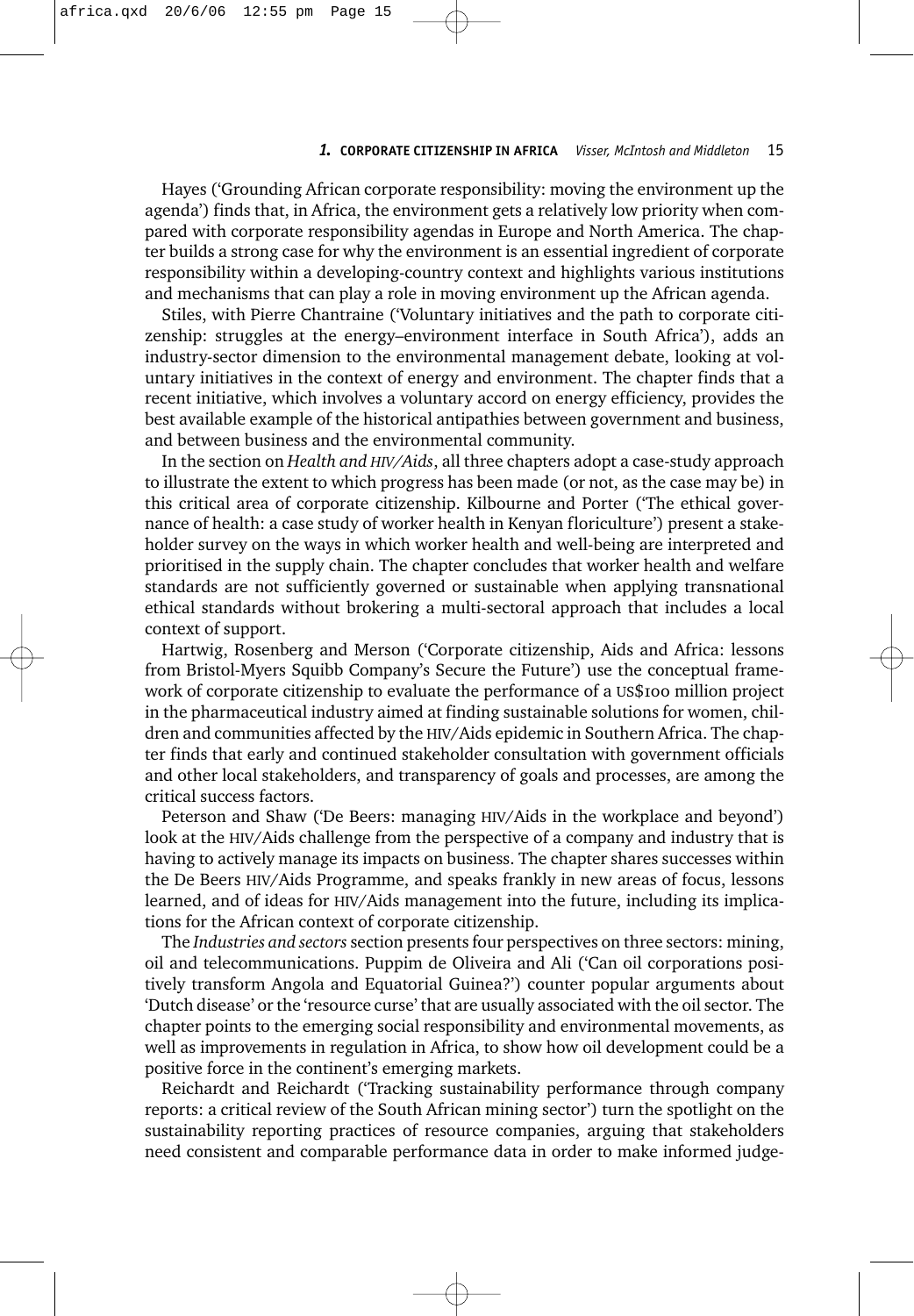#### 16 corporate citizenship in africa

ments. The chapter concludes that most South African mining companies are still not using the annual or sustainability report as an effective tool to build stakeholder relationships and trust.

Rajak ('The *gift* of CSR: power and the pursuit of CSR in the mining industry') looks at the same sector through a more philosophical lens and explores how CSR, seen through the metaphor of a gift, creates benefactors and recipients, which in turn builds structures for patronage and dependency. The chapter questions whether the corporate shift from philanthropy to responsibility is fact or fiction.

Finally in this section, Muthuri and Mwaura ('The digital divide and CSR in Africa: the need for corporate law reform') critically review the use of information communication technologies (ICT) as a development strategy for the continent. The chapter contends that initiatives geared towards bridging the digital divide and promoting e-government could be enhanced by reforming corporate laws in order to recognise corporate social responsibility.

The *Supply chain and SMEs* section presents three case studies to show different ways of involving smaller companies in the pursuit of corporate citizenship goals. 'T Hooft ('Up-lifting power: creating sustainable consumer-driven supply chains through innovative partnerships in Ghana') describes the creation of a public–private partnership called the Africa Sustainable Assistance Project in Ghana. The chapter distils the lessons of overcoming organisational and cultural challenges through multi-stakeholder co-operation.

Beczner, Gower and Vizzoni ('Women's gold: finding a market for Dagara shea butter') present the thinking behind a proposed project that has the goal of creating a sustainable business in Burkina Faso. The chapter explores and evaluates the various international supply chain options that would allow the establishment of an economically viable business that simultaneously creates social value and secures environmental protection in a culturally rich community.

Tesfayohannes ('Elements of SMEs' policy implementation in sub-Saharan Africa: the case of Botswana') examines why the development of SMEs has largely failed as a strategy for achieving economic diversification and sustainable development. The chapter proposes various elements of an SME policy implementation framework that would be needed to improve the effectiveness of SMEs as a corporate citizenship strategy in Africa.

In the final section, *Globalisation and conclusions*, two chapters link the corporate citizenship debate in Africa to the wider context of globalisation. Orock ('An overview of corporate globalisation and the non-globalisation of corporate citizenship in Africa') takes a critical perspective on the role of big business in Africa. The chapter argues that the marginalisation of Africa from the benefits of globalisation is largely due to the unwillingness of many multinational corporations to globalise their notions and practice of corporate citizenship from their Northern 'home' to their African 'host' countries.

Finally, McIntosh ('Treading lightly: creating harmony and co-operation in Africa') offers some reflections on what it will take for business in general, and corporate citizenship in particular, to become a significant force for positive change on the continent. The chapter concludes that companies are going to have to take their social responsibilities and the ecological limits of the planet far more seriously if they are to improve